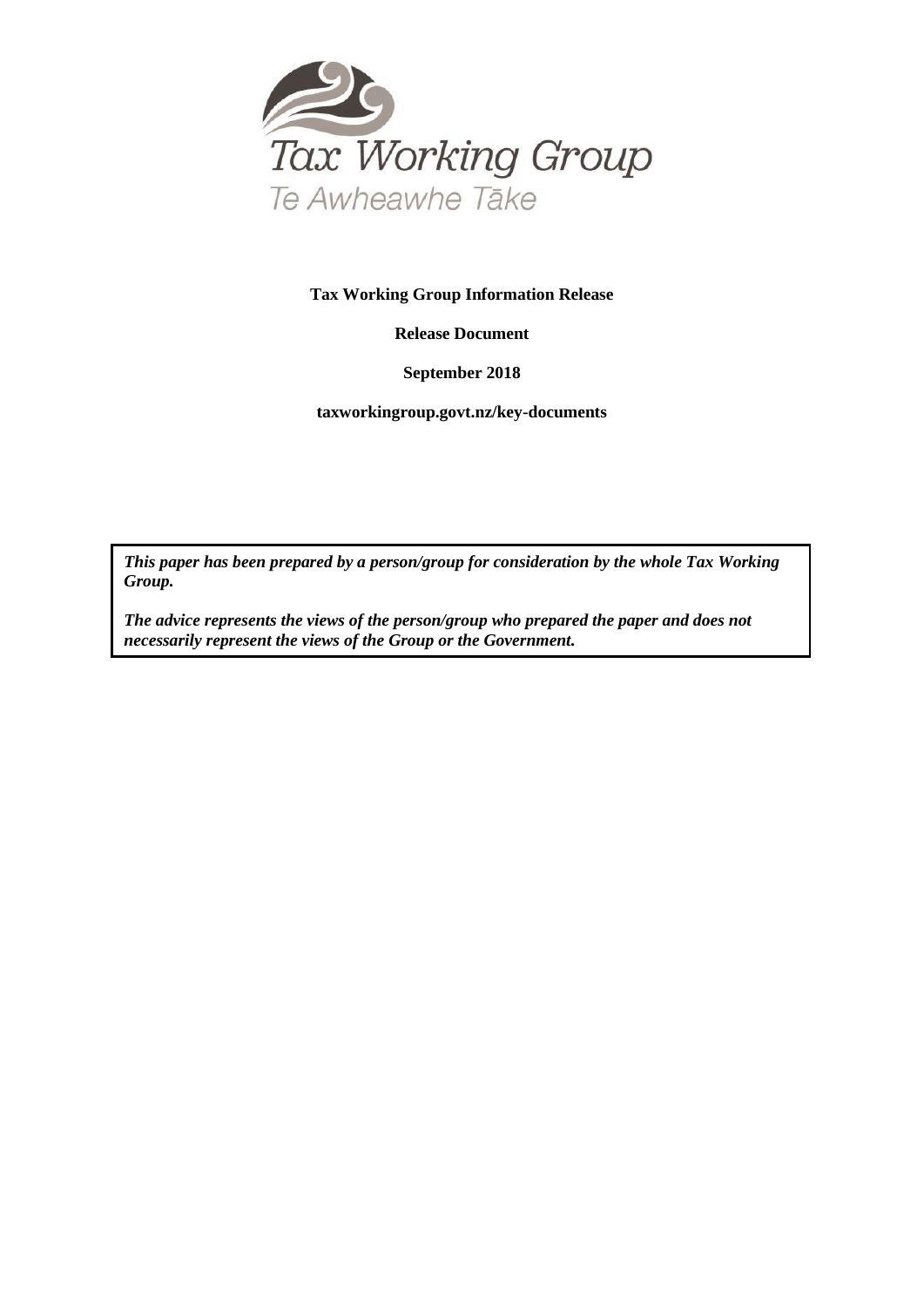13th July 2018

Tax Working Group Secretariat PO Box 3724 WELLINGTON 6140

# **Report on the suitability of establishing a tax ombudsman and a tax advocate**

This paper considers whether either of the following alternatives would be appropriate in the New Zealand context:

A tax ombudsman;

A tax advocate intended to provide 'smaller' taxpayers with a low-cost way of settling disputes with Inland Revenue and how would such a process fit within the existing disputes regime

## **Executive Summary**

Based on a review of other jurisdictions I consider New Zealand's tax system has fallen well behind current international developments in best practice for taxpayer rights and dispute resolution. These failings are jeopardising the procedural fairness of the tax system. They represent a threat to the integrity of the tax system and taxpayers' perception of that integrity.

I therefore make the following recommendations:

- 1. The Ombudsman's office should appoint a properly resourced deputy ombudsman with sole responsibility for oversight of complaints involving Inland Revenue (IR). This would be in line with current best practice developments outside New Zealand.
- 2. A clear, accessible and affordable disputes process is integral to the integrity of the tax system. The present disputes regime is expensive and its cost acts as a bar to smaller taxpayers in particular, prompting the question of whether a taxpayer advocate is required to provide assistance. Furthermore, there has been a very marked fall-off in substantive tax cases appearing in the courts. This fall-off has been the subject of comment from two Supreme Court Justices. If taxpayers feel the disputes process is not available to them then that represents a threat to taxpayers' perception of the integrity of the tax system.
- 3. This threat can be countered by simplifying the current disputes process to reduce costs principally by allowing earlier use of IR's Dispute Resolution Unit. In conjunction with this reform, IR should establish a Taxpayer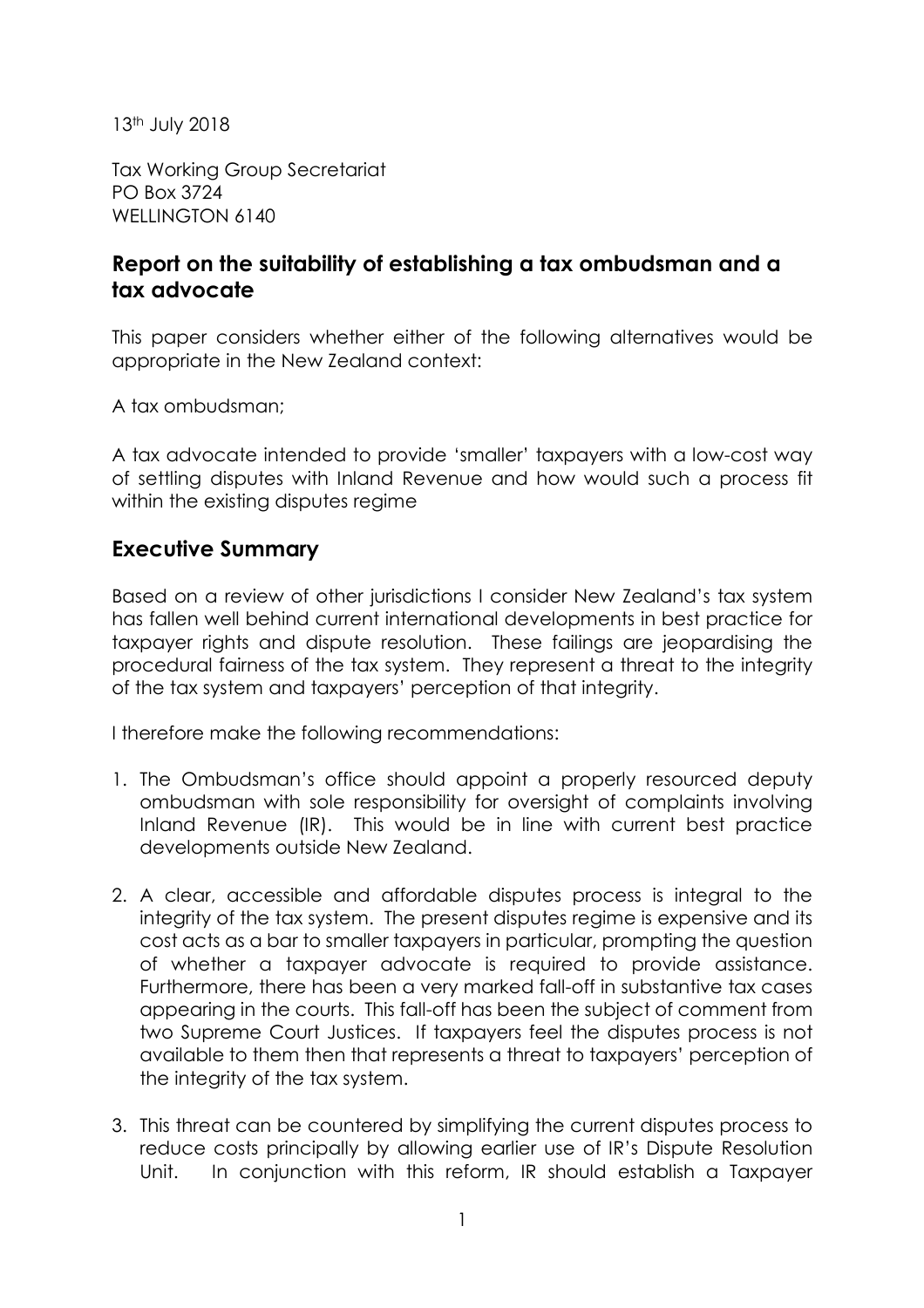Advocate Service (TAS) similar to the Taxpayer Advocate Service run by the United States Internal Revenue Service.

- 4. The TAS would have responsibility for providing assistance to low income earners, small businesses and individuals with English as a second language who are engaged in a dispute with IR over the quantum of tax payable. Qualifying taxpayers would be able to request assistance from the TAS where the core tax in dispute is under \$50,000.
- 5. Taxpayers who received assistance from the TAS in relation to a dispute with IR should retain their existing appeal rights. The involvement of the TAS would be an integral part of a reformed dispute regime, rather than an adjunct of it as initially suggested.
- 6. As part of IR's Charter obligations, the TAS should also adopt the Australian Tax Office's (ATO) Dispute Assist programme. This would provide assistance to qualifying taxpayers with other issues with IR outside the disputes process such as payment of tax due, repayment of overpaid tax credits, child support and student loans.
- 7. Although within IR, the head of the TAS would report directly to Parliament's Finance and Expenditure Committee (FEC). We suggest the head of the TAS is appointed from outside IR. This should promote the independence of the TAS and therefore boost public confidence in the service.
- 8. Consideration should be given into developing the current IR Charter into a formal taxpayers' Bill of Rights similar to that available to taxpayers in the United States. It appears taxpayer and tax agents' knowledge of the Charter is not widespread<sup>1</sup>. IR should promote taxpayer knowledge of the Charter and its annual report to the FEC should include specific details on its progress in promoting the Charter.2

l

<sup>1</sup> In preparing this report we surveyed the members of the Accountants and Tax Agents Institute of New Zealand (ATAINZ) and Institute of Certified NZ Bookkeepers (ICNZB) on a range of issues (see Appendix A for details). Only 39% of respondents said they were aware of the IR Charter.

<sup>2</sup> We note IR's current Statement of Intent 2016-2020 does not mention the Charter http://www.ird.govt.nz/resources/4/5/4576ff3c-2e12-458a-abf1-e586e8596ce0/soi2016.pdf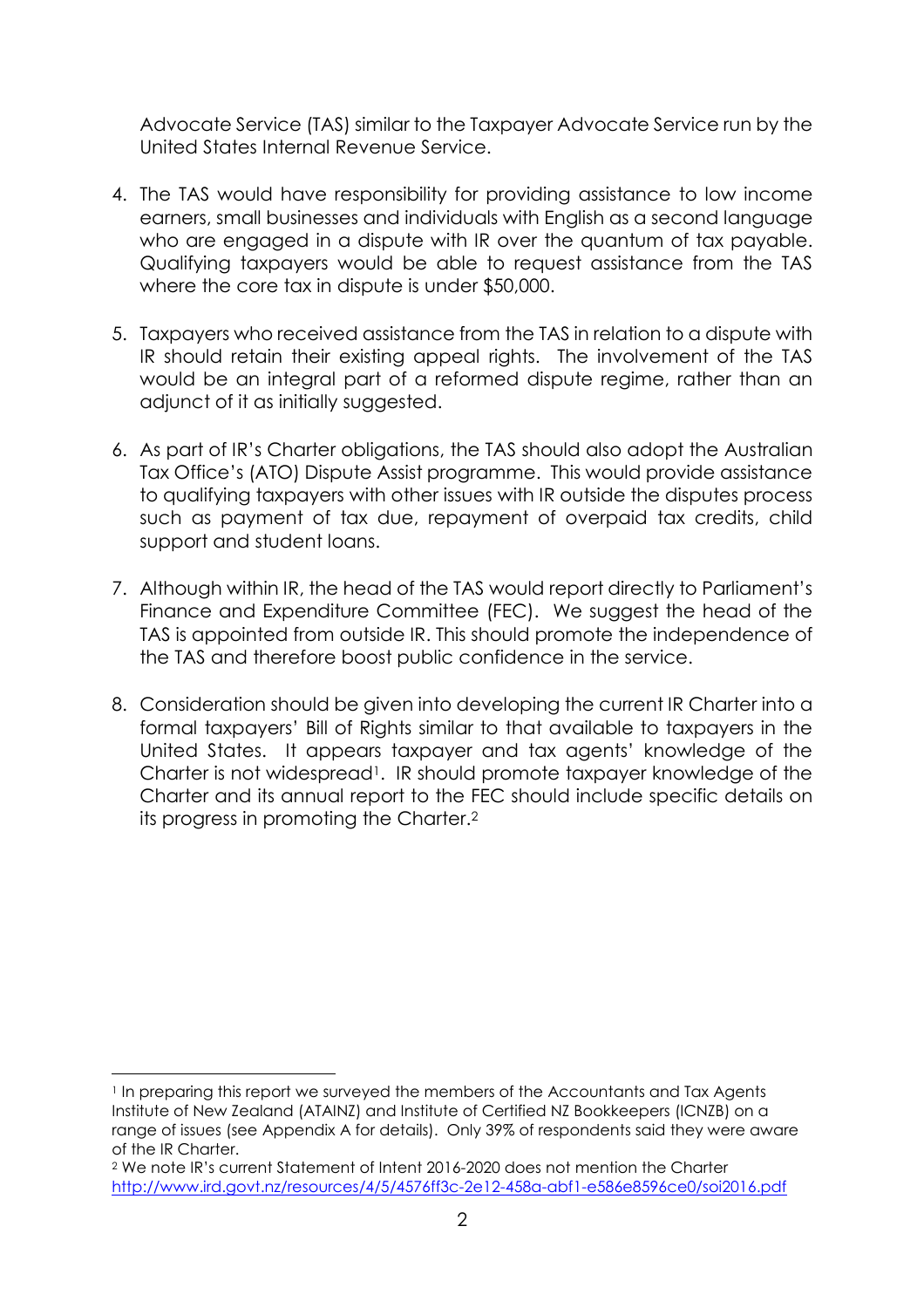# **Detailed Analysis**

### **A. Background**

 $\overline{a}$ 

- 1. The questions I have been asked to consider are at core matters of taxpayer rights, whether it is of oversight of administrative practice or a lower-cost way of settling tax disputes.
- 2. The issue of taxpayers' rights in general, other than when involved in a dispute with IR, does not seem to have been officially examined in any detail since the Finance and Expenditure Committee (FEC) Inquiry into the powers of the Inland Revenue Department in 1999.3 The FEC Inquiry made a number of recommendations regarding taxpayer rights and the Ombudsman's oversight of complaints about IR. Those recommendations were initially implemented but in recent years some appear to be no longer operative.
- 3. Subsequently, the McLeod Tax Review in 2001 made only a passing reference to the issue of disputes resolution4 and the Victoria University of Wellington Tax Working Group final report released in 20105 made no comment on the matter of taxpayer rights, whether in respect of disputes or generally.
- 4. Notwithstanding the relative official silence in the last two reviews of the tax system, tax practitioners, academics and members of the Judiciary have regularly commented on the status of taxpayer rights in New Zealand whether in relation to the disputes process or IR's exercise of its search, inspection and seizure powers under sections 16 and 16B of the Tax Administration Act 1994.<sup>6</sup> Presenting at the NZLS Tax Conference in 2013 Geoff Clews QC remarked of his experience working on the changes to the dispute process in 2010-11:

https://www.monash.edu/\_\_data/assets/pdf\_file/0003/1256250/Maples-and-Jones-ATTA2018.pdf

<sup>&</sup>lt;sup>3</sup> http://taxpolicy.ird.govt.nz/publications/1999-other-inquiry-ird-fec/overview<br>4 See para 2.21 https://treasury.govt.nz/sites/default/files/2007-11/taxreview2001-report.pdf

<sup>5</sup> https://www.victoria.ac.nz/sacl/centres-and-institutes/cagtr/pdf/tax-report-website.pdf 6 See for example *Tax and the Courts* speech by Glazebrook J at the 2015 Tax Conference of Chartered Accountants Australia and New Zealand

https://www.courtsofnz.govt.nz/publications/speeches-and-papers/#speechpaper-list-2015 *Small Tax Dispute Resolution in New Zealand – Making Taxpayers 'Winners' Not 'Losers,'* paper by Melinda Jone and Andrew Maples presented at the Australasian Tax Teachers Association Conference in January 2018

*Search and Surveillance* Mike Lennard and Graham Tubb paper presented at the 2011 NZLS Tax Conference

*Remedies against the Commissioner: revenue through a public law lens* Una Jagose paper presented at the 2013 NZLS Tax Conference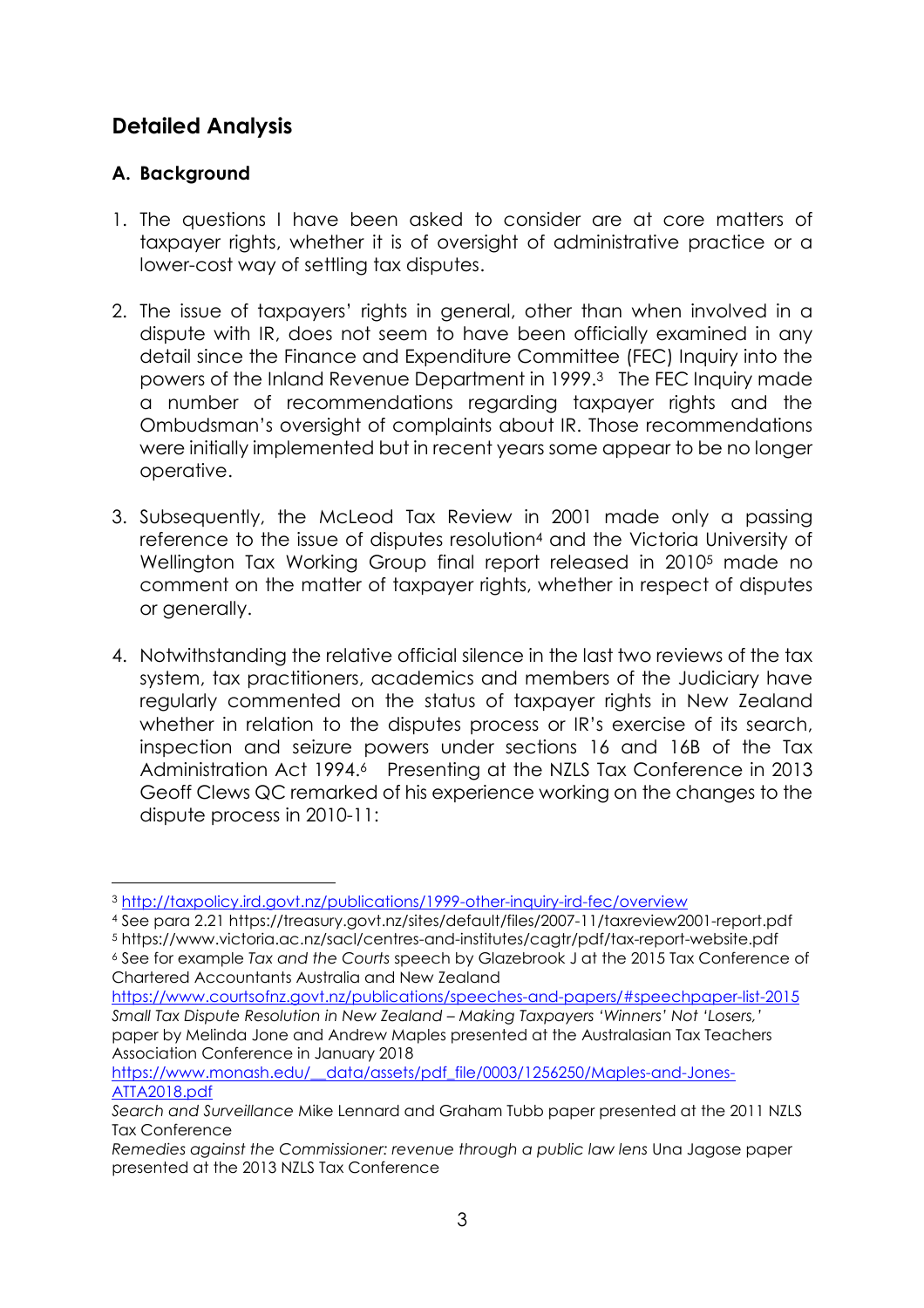*"While the achievements of that project have improved the process, working on it with IR officials reinforced the impression that IR is very conscious that it presides over a tax administration which is weighted in its favour. It is reluctant to see that change. It may agree to administrative or managerial changes, which are not always just tinkering at the edges, whatever critics may argue, but is most reluctant to see taxpayer interests reflected in a different legislative response. In short, the interests of taxpayers in the system were viewed and distilled through the judgments of IR, rather than by reference to independently stated rights."*<sup>7</sup>

- 5. Since 1999 tax authorities around the world have been sharing increasing amounts of taxpayer information. This trend accelerated in the wake of the Global Financial Crisis, with such information-sharing initiatives as Foreign Account Tax Compliance Act (FATCA) and the OECD's Common Reporting Standard (CRS) on Automatic Exchange of Information. According to the OECD over 100 jurisdictions will exchange CRS information in September 2018 under more than the 3,200 bilateral relationships now in place.<sup>8</sup> This significant intrusion into taxpayer privacy has so far gone largely unchallenged.
- 6. Over the same period there have been a number of developments around the world in relation to clarifying the rights and responsibilities of taxpayers and tax authorities and the resolution of tax disputes between taxpayers and tax authorities. Increasing numbers of countries are establishing specific tax ombudsmen offices and tax authorities are adopting taxpayer charters/bill of rights. Reflecting the growing interest in these issues a Model Taxpayer Charter<sup>9</sup> was launched in 2015 as part of a collaboration between the Asia Oceania Tax Consultants' Association (AOTCA), Confederation Fiscale Europeenne (CFE) and Society of Trust and Estate Practitioners (STEP). In the same year the International Fiscal Association's *Cahiers de droit fiscal international* focussed on the practical protection of taxpayers' fundamental rights.
- 7. Against this backdrop it is therefore timely for the Tax Working Group to consider the general state of taxpayer rights in the New Zealand tax system including the current tax disputes process.

<sup>7</sup> Para 2.1 reproduced at

https://www.taxcounsel.co.nz/Resources/Publications+papers+and+commentary/Remedies +Against+the+Commissioner+of+Inland+Revenue+Considered+Through+a+Constitutional+Le ns/2013+NZLS+Tax+Conference+Paper.html

<sup>&</sup>lt;sup>8</sup> OECD press release https://www.oecd.org/tax/major-enlargement-of-the-global-networkfor-the-automatic-exchange-of-offshore-account-information-as-over-100-jurisdictions-getready-for-exchanges.htm 9 http://www.taxpayercharter.com/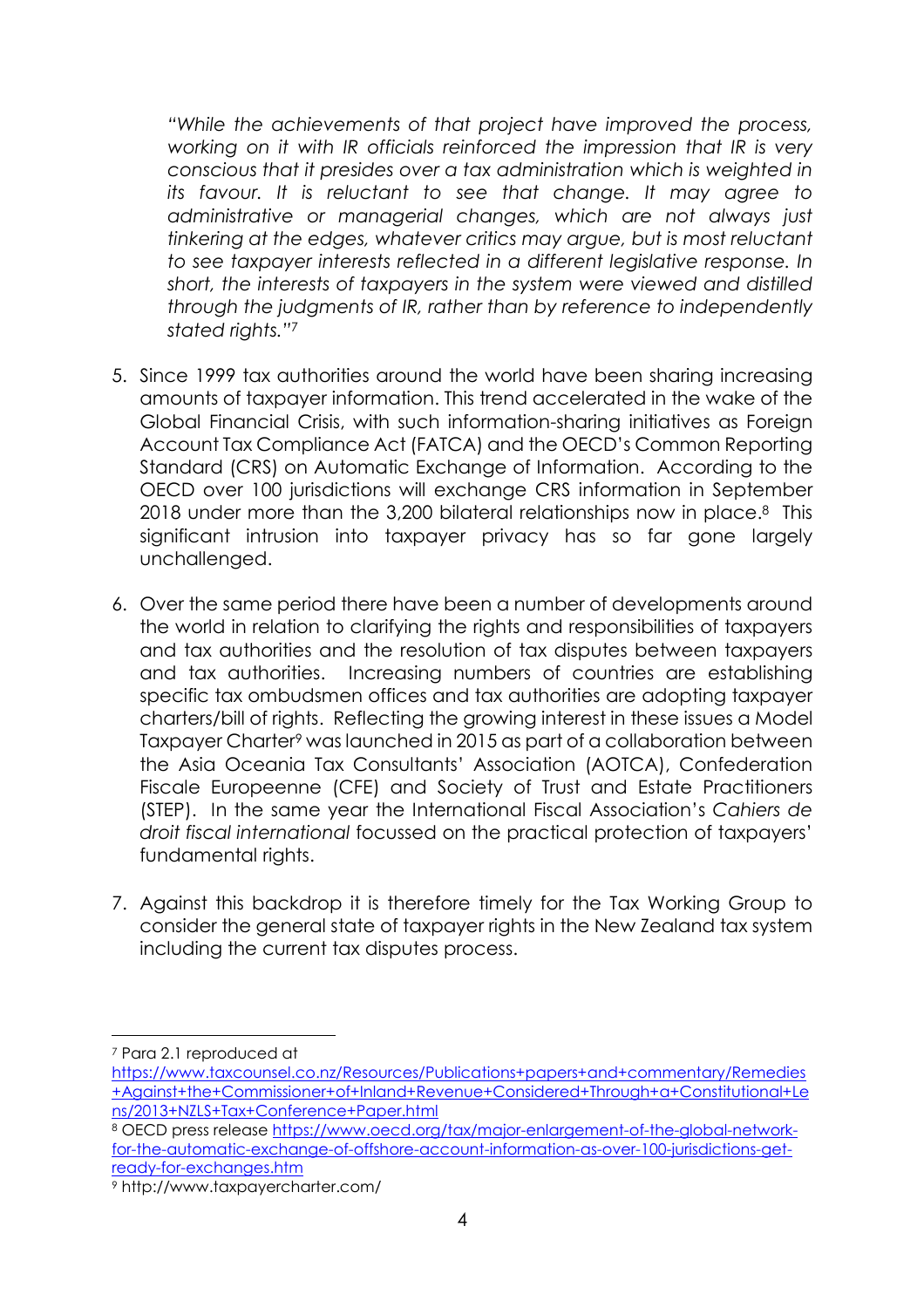#### **B. Establishing a Tax Ombudsman**

 $\overline{a}$ 

- 1. At present taxpayers can take complaints regarding IR to the Ombudsman if they have not resolved the matter through IR's complaints management service. IR remain one of the largest sources of complaints to the Ombudsman with an average of over 100 complaints over the 2011-2017 period. About one-third of all cases taken to the Ombudsman involve child support or student loan which may indicate other issues with representation/appeal rights.10
- 2. The FEC Inquiry in 1999 noted "overwhelming support"11 from submitters for a separate tax ombudsman to investigate taxpayer complaints. However, the Commissioner of Inland Revenue expressed concerns about duplication and uncertainty. The then Chief Ombudsman Sir Brian Elwood submitted<sup>12</sup> that the cost of additional specialist resources to deal with tax administration investigations would be less than the cost of establishing a separate Tax Ombudsman Office. The FEC ultimately decided establishing a separate tax ombudsman's office was "not desirable" and instead recommended:

*the Government establish a specialist tax adviser position within the Office of the Ombudsman with appropriate resources to investigate matters of tax administration by* [IR]*.* 

This recommendation was subsequently implemented.

- 3. The current level of tax expertise within the Ombudsman's office is not clear and at the very least the FEC's recommendation in 1999 should be followed and the necessary level of expertise re-established.
- 4. Since the FEC Inquiry there has been a significant increase in the number of specific tax ombudsmen offices around the world including in the following Commonwealth jurisdictions:

<sup>&</sup>lt;sup>10</sup> Based on the Annual Reports for each of the years ended 30<sup>th</sup> June 2011 to 2017 inclusive. http://www.ombudsman.parliament.nz/resources-and-publications/corporatedocuments/annual-reports These statistics do not include complaints under the Official

Information Act 1982.<br>11 http://taxpolicy.ird.govt.nz/publications/1999-other-inquiry-ird-fec/term-of-reference-d

 $12$  See pages 45-46 of the FEC report. In addition, the Parliamentary library supplied me with a copy of Sir Brian's submission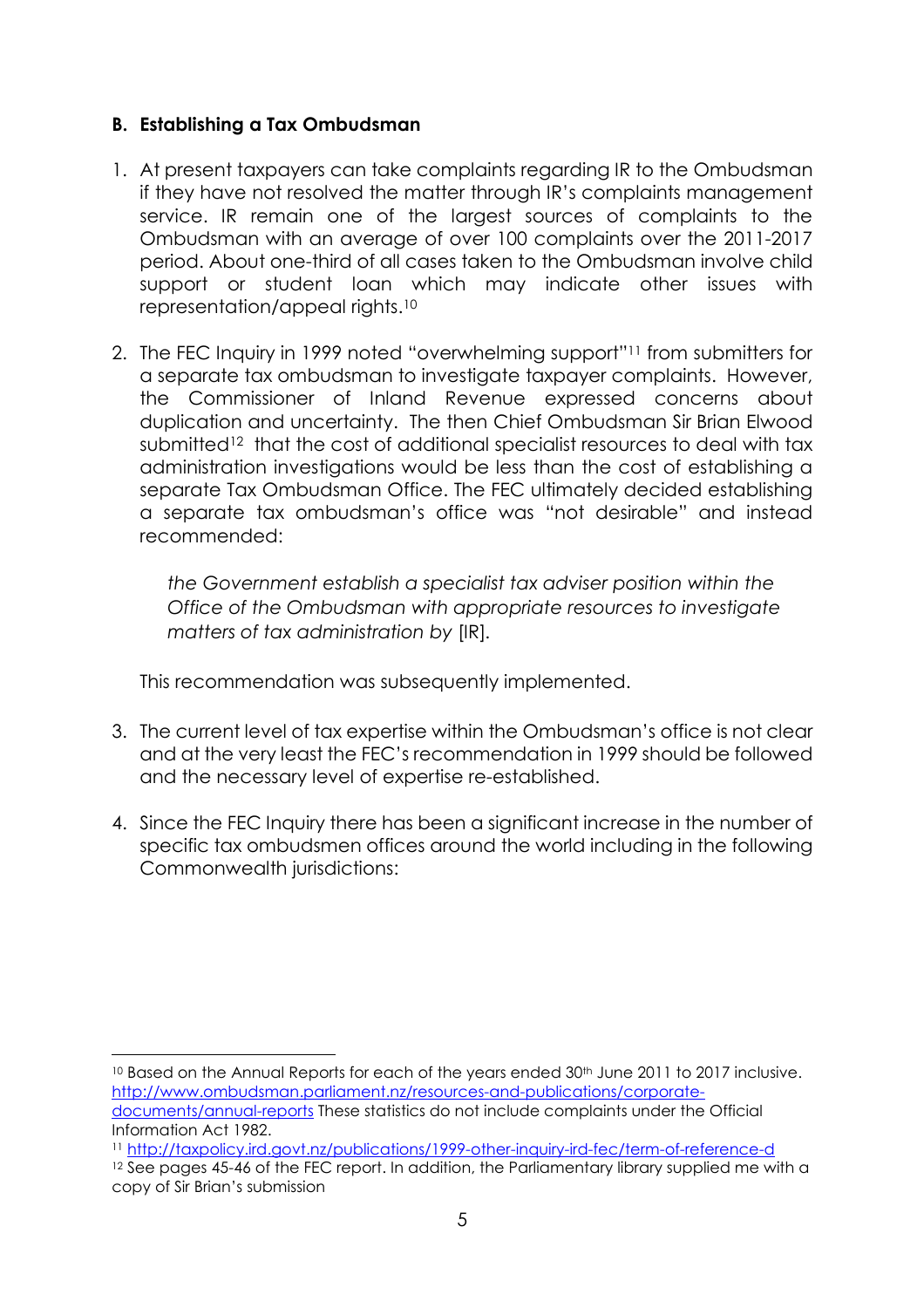| Date Established |
|------------------|
| 2003/201513      |
| 2007             |
| 2006             |
| 2000             |
| 2013             |
|                  |

- 5. The United Kingdom established the Adjudicator's Office in 1993 to review complaints about HM Revenue and Customs (HMRC). In the United States the National Taxpayer Advocate (NTA) was created in 1998 within the Internal Revenue Service (IRS). The NTA is the successor organisation to the Office of the Taxpayer Ombudsman. Two other bodies, The Oversight Board (currently suspended for lack of a quorum) and the Treasury Inspector General for Tax Administration have oversight of the IRS.
- 6. With regards to the situation in countries with similar sized population to New Zealand, Ireland does not have a separate tax ombudsman. All complaints about the Revenue Commissioners are handled by the Office of the Ombudsman.14 Finland and Norway do not have separate tax ombudsmen and the general ombudsman in both countries handles tax complaints about tax administration. By contrast, from 1 January 2017 the Danish parliament's ombudsman established a new office which is exclusively responsible for reviewing tax and tax administration cases.
- 7. As part of the research for this paper over 1,200 ATAINZ and NZICB<sup>15</sup> members were surveyed. As in 1999, there appears to be widespread support for a separate tax ombudsman. To date more than 200 responses have been received. Of these, 94.7% supported the idea of a separate tax Ombudsman with 74.1% considering he or she should be part of the Ombudsman's office.
- 8. I consider the extent of IR's reach and powers are sufficient to merit a specific role within the Ombudsman's office at the level of Deputy Ombudsman. This would also be in line with international trends towards establishing such offices. Keeping such a role within the Ombudsman's office should counter concerns about duplication and expense. We also suggest that IR reports regularly to the tax ombudsman on its progress in dealing with complaints through its internal complaint management service. We note that statistics regarding complaints handled internally no longer appear to be part of IR's annual reports.

<sup>13</sup> The Inspector-General of Taxation was created in 2003 and took over responsibility for handling taxpayer complaints about the Australian Tax Office (ATO) from the Commonwealth Ombudsman in 2015

<sup>&</sup>lt;sup>14</sup> https://www.ombudsman.ie/<br><sup>15</sup> See Appendix for details of the questions asked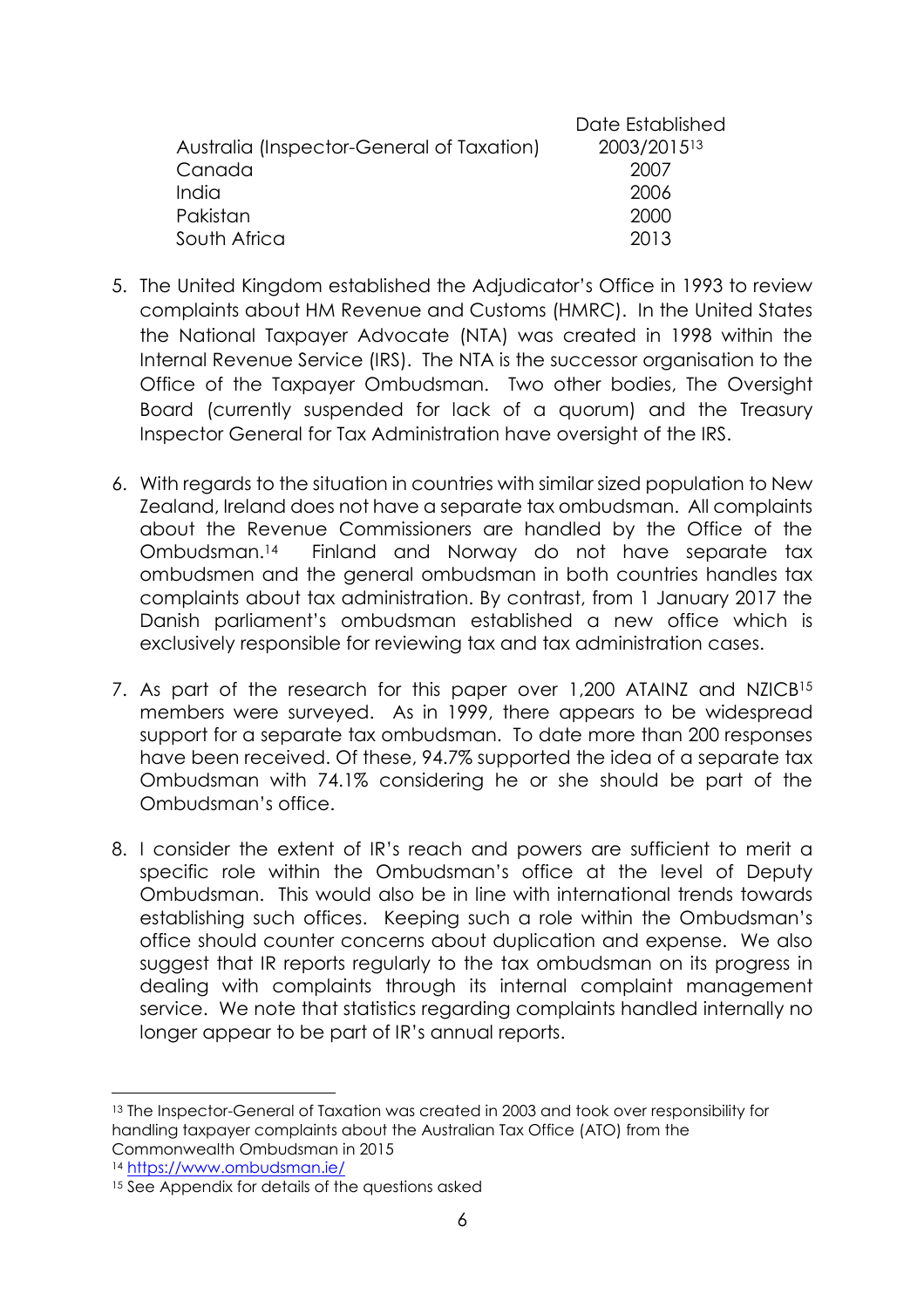#### **C. Improving the dispute resolution process for small taxpayers**

- 1. Taxpayers must not only have the right to challenge the Commissioner they must also feel that both IR and the disputes process will treat them fairly. I do not consider a majority of taxpayers and practitioners involved with the current disputes process<sup>16</sup> would accept that it is fair.
- 2. Tax practitioners have made repeated complaints about the disputes process since its implementation at the start of the 1996-97 income year and these have been largely ignored. For example, the New Zealand Law Society (NZLS) and the New Zealand Institute of Chartered Accountants (NIZICA) made joint submissions on the issue in 2008 and then again in 2010. Although some administrative changes were made in 2010/11, all the substantive changes suggested by NZLS/NIZICA in submissions to Tax Administration and Remedial Matters Bill in 2010 were declined. The effect of inaction risks undermining taxpayer perceptions of the integrity of the tax system which is contrary to the responsibility of ministers and officials to protect the integrity of the tax system under Section 6 of the Tax Administration Act 1994.
- 3. Supreme Court Justice Glazebrook encapsulated the main complaints about the current disputes process when she observed at the 2015 Chartered Accountants Australia and New Zealand tax conference:

*"What is not so positive is the concern that the dispute resolution processes, even in simple cases, takes a lot of time, effort and therefore cost to complete. When this is coupled with the new penalty and interest regime with its differential interest rates for taxpayers and the Revenue, the concern is that taxpayers are "burnt off" by the taxation disputes process. This means that taxpayers may be forced to settle legitimate tax disputes as they cannot afford the time or money necessary to continue court proceedings. Certainly, the time and cost of the dispute resolution processes was one of the concerns coming out of the survey of tax practitioners reported on 19 November 2015 at the conference.17"* 

4. I recommend the establishment of a TAS to assist smaller taxpayers in disputes with IR involving tax of \$50,000 or less18. Assistance would be provided through a series of Low Income Tax Clinics (LITCs). Regardless of this, a significant reduction in costs for taxpayers should be achievable by changing the current disputes process to introduce mediation via the DRU if the dispute is still unresolved after the NOPA/NOR exchange is completed.

<sup>&</sup>lt;sup>16</sup> Part IVA of the Tax Administration Act 1994 (the TAA), a diagram of the current process is at Appendix B

<sup>17</sup> *Tax and the Courts* see note 6 above

<sup>18</sup> This was the figure suggested by most respondents to the ATAINZ/ICNZB survey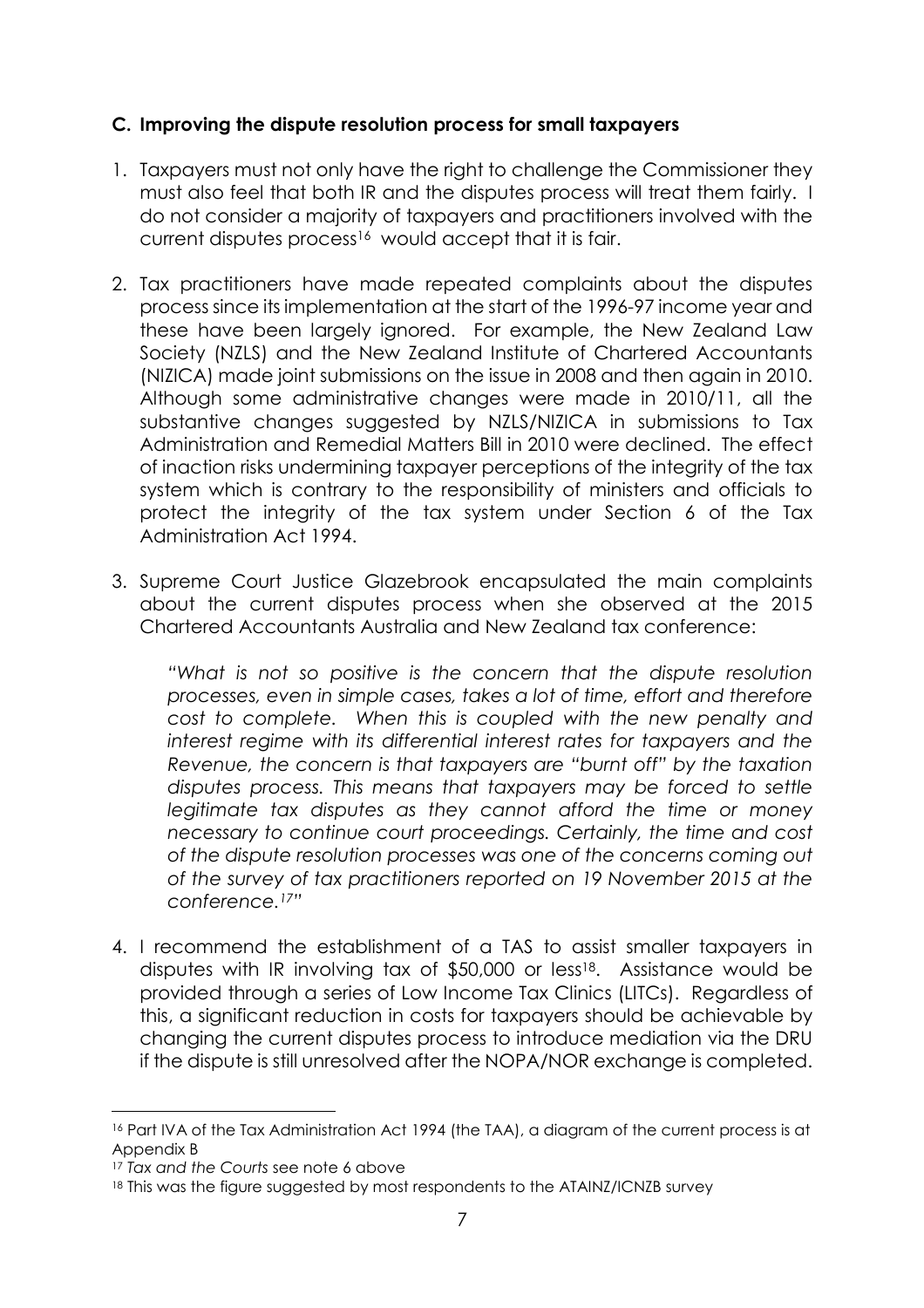The introduction of Alternative Dispute Resolution (ADR) processes particularly is a growing part of tax disputes internationally19.

- 5. For example, from 1 April 2014 the ATO made in-house facilitation available for individuals and small businesses. This involves an ATO officer trained in facilitative mediation who has previously not been involved in the dispute.20 According to the ATO, every dispute resolved through in-house facilitation saves taxpayers A\$50,000 on average. The process also has *"a positive impact on the relationship between the ATO and taxpayer and promotes trust and confidence in the system*."21
- 6. Similarly, HMRC offers a voluntary ADR service also involving a HMRC staff member trained in ADR techniques and with no prior involvement in the case22. Using ADR does not affect a taxpayer's appeal rights. According to its 2017-2018 Annual Report 82% of cases accepted for ADR were resolved successfully. In 2017-18 94% of taxpayers and their representatives said they were either satisfied or very satisfied with the ADR process. 23
- 7. Moving the DRU involvement to after the NOPA/NOR stage would not affect taxpayers' rights of appeal. In both Australia and the United Kingdom taxpayers adopting the in-house facilitation or voluntary ADR service still retained their appeal rights.
- 8. I do not consider any change is needed to the NOPA/NOR stage of the disputes process at this point because the increasing availability of insurance against IR reviews and audits should enable taxpayers to cover most costs up and including to the NOPA/NOR stage. However, the present IR policy of limiting the Commissioner's NOPA to five pages for disputes involving less than \$5,000 (excluding evasion and tax avoidance issues) should be revised to apply to disputes under \$50,000 as this is the suggested cap for TAS assistance.
- 9. As noted by Glazebrook J in the passage cited above, the current use of money interest regime with its differential rates 24can act as a deterrent to taxpayers. I suggest interest should stop running 60 days after a Notice of Response has been filed, thereby completing the NOPA/NOR stage in a dispute. This is because at present no time limit applies for setting a date

21 ATO Annual Report 2016-2017 page 65

<sup>19</sup> See Melinda Jone & Andrew Maples *Small tax disputes resolution in New Zealand: Making taxpayers "Winners" not "Losers"*

<sup>20</sup> https://www.ato.gov.au/general/dispute-or-object-to-an-ato-decision/options-forresolving-disputes/in-house-facilitation/

https://www.ato.gov.au/uploadedFiles/Content/CR/downloads/annualreport.pdf <sup>22</sup> https://www.gov.uk/guidance/tax-disputes-alternative-dispute-resolution-adr 23

https://assets.publishing.service.gov.uk/government/uploads/system/uploads/attachment\_d ata/file/724943/HMRC\_Annual\_Report\_and\_Accounts\_2017-18\_\_print\_.pdf 24 The current interest rates are 8.22% for underpaid tax and 1.02% for overpaid tax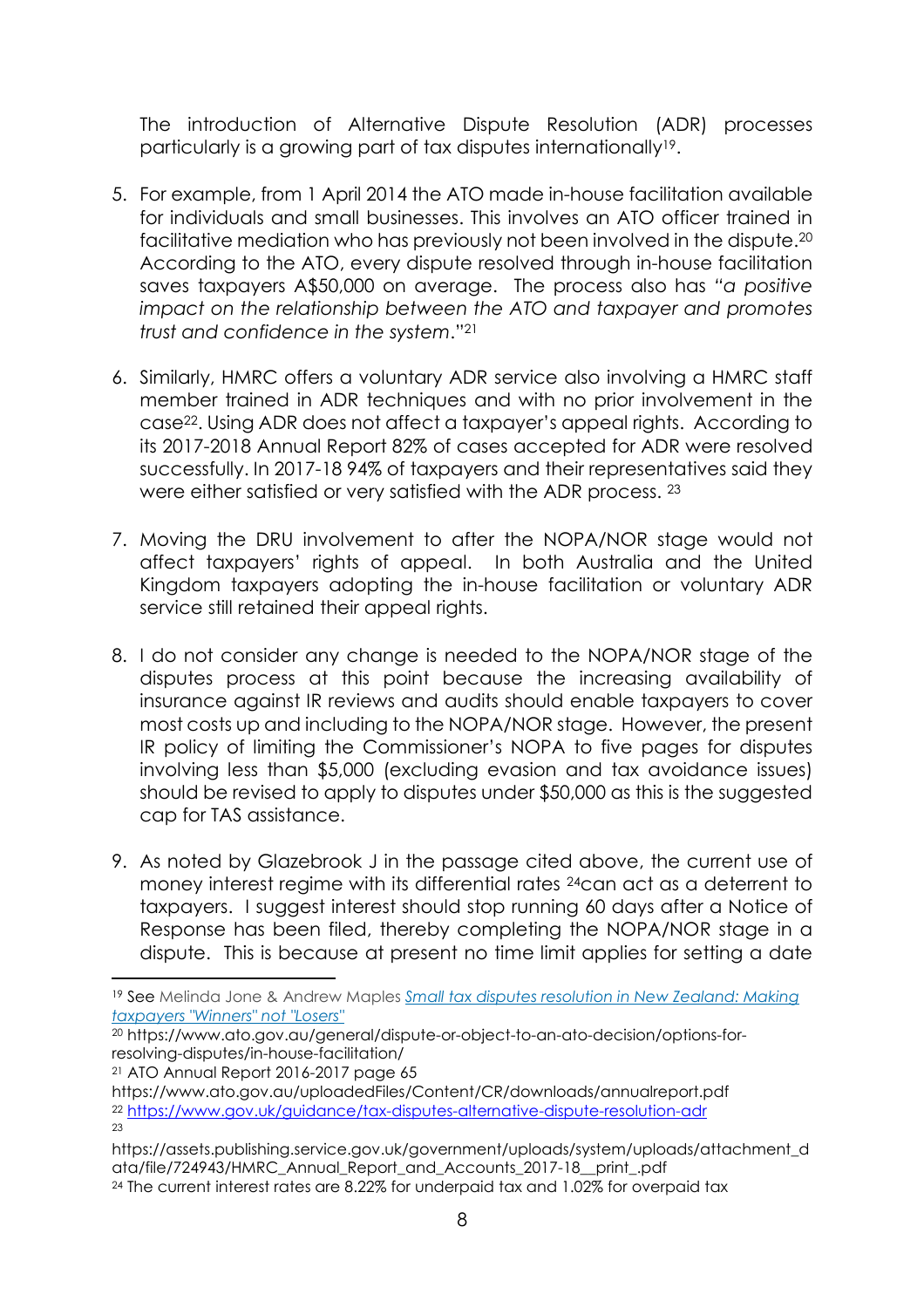for a conference hearing. Given the differential between use of money interest rates the present system advantages the Commissioner in disputes. Turning off the interest clock should incentivise both parties to move to the proposed adjudication phase quickly.

10.As a joint NZLS/NZICA submission noted the disputes process is *"unique in New Zealand law, and in terms of global tax administration."*25 This makes statistical comparisons with other jurisdictions difficult. Based on the available data the current disputes process appears to be acting to be acting as a deterrent to litigation on substantive matters. There has been a noticeable decline in cases reaching the courts which has been noted by the judiciary itself. Young J first raised the matter in a 2009 paper26 and his colleague Glazebrook J discussed it in 201327 and again in 2015. According to Glazebrook J the average number of substantive tax cases heard in the Taxation Review Authority and High Court between 1993 and 2015 was as follows:28

| Period    | Taxation<br>Review | <b>High Court</b> |
|-----------|--------------------|-------------------|
|           | Authority          |                   |
| 1993-2002 | 50                 | 20                |
| 2003-2008 | 10                 | ႓                 |
| 2008-2013 |                    | 8                 |
| 2014-2015 | 12                 | 15                |
|           |                    |                   |

11. The 2003 Issues Paper *Resolving tax disputes: a legislative review*, stated the proportion of audited cases giving rise to a dispute was two percent of total cases in 1997. After the introduction of the new disputes regime, this figure had dropped to 0.91 percent in 2002.<sup>29</sup> By contrast the ATO reported that for the 2013-14 year on average about 14 percent of all income tax audits resulted in objections.30

l

<sup>25</sup>Per NZLS/NZICA joint submission to FEC in 2011 https://www.parliament.nz/resource/en-NZ/49SCFE\_EVI\_00DBHOH\_BILL10469\_1\_A172698/c643b4b633b4e93d50984f72619501aa9cebc bec 26*"Tax Disputes in New Zealand" (2009) 4(1) JATTA* (also cited by Glazebrook J)

<sup>27</sup> *Taxation Disputes in New Zealand* paper presented at the Australasian Tax Teachers Association 2013 Conference https://www.courtsofnz.govt.nz/publications/speeches-andpapers/#speechpaper-list-2013 28 *Tax and the Courts* see note 6 above

<sup>29</sup> http://taxpolicy.ird.govt.nz/publications/2003-dd-disputes/overview see para 1.8

<sup>30</sup> Table 1.1 *Tax disputes* Report by the House of Representatives Standing Committee on Tax and Revenue

https://www.aph.gov.au/Parliamentary\_Business/Committees/House/Tax\_and\_Revenue/Inqu iry\_into\_Tax\_Disputes/Report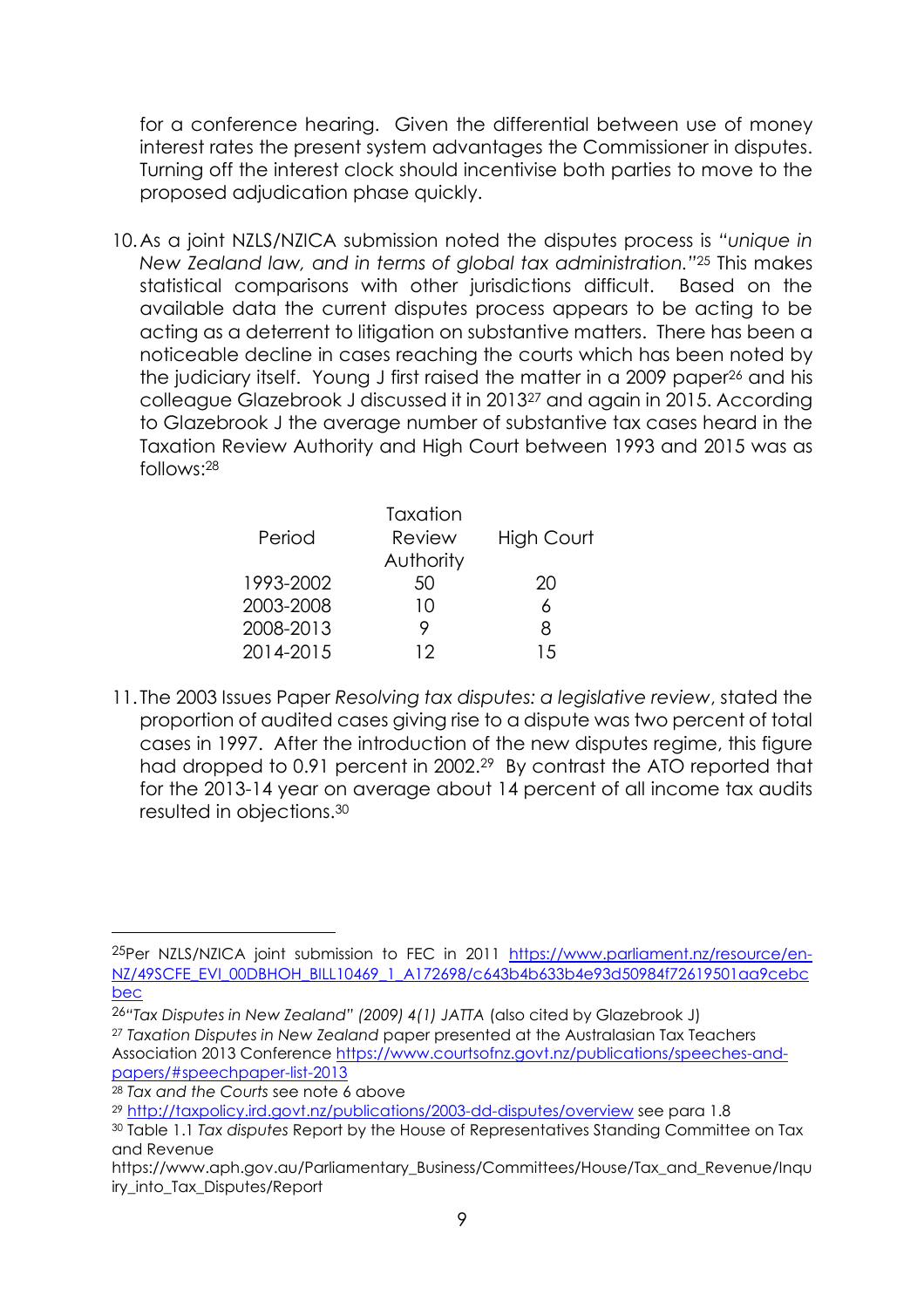12.According to IR statistics the total number of NOPAs and NORs issued during each of the years ended 30<sup>th</sup> June 2011 to 30<sup>th</sup> June 2017 inclusive was as follows31:

|                          | 2011 | 2012 | 2013 | 2014 | 2015 | 2016 | 2017 |
|--------------------------|------|------|------|------|------|------|------|
| Taxpayer<br><b>NOPAs</b> | 75   | 92   | 91   | 95   | 89   | 109  | 86   |
| <b>CIR NORS</b>          | 62   | 70   | 67   | 83   | 74   | 98   | 78   |
| <b>CIR NOPAS</b>         | 306  | 266  | 289  | 225  | 216  | 225  | 211  |
| Taxpayer<br><b>NORs</b>  | 69   | 118  | 137  | 126  | 85   | 99   | 79   |
| Total                    | 512  | 546  | 584  | 529  | 464  | 531  | 454  |

- 13.In the context of 4.8 million active customers as at 31 March 2107 including over 447,000 companies and more than 246,000 trusts<sup>32</sup>, an average of 517 NOPAs/NORs issued annually seems low. Tax can be litigious particularly when involving issues such as the capital-revenue divide. The question therefore arises as to whether many taxpayers are not entering into disputes because of cost or other factors. It would be helpful if IR were to provide more comprehensive statistics on the level and results of its investigation/review activity.
- 14. Although it is important to lower the cost barriers to enter into the disputes process, at the same time this does not mean that taxpayers can engage in frivolous or vexatious disputes. Retention of the NOPA/NOR stage should mitigate against such action.

<sup>31</sup> Supplied by IR. These are indicative only and no correlation between the NOPAs and NORs should be assumed.

<sup>32</sup> IR statistics http://www.ird.govt.nz/aboutir/external-stats/customers/act-by-entitytype/customers-act-by-entity-type.html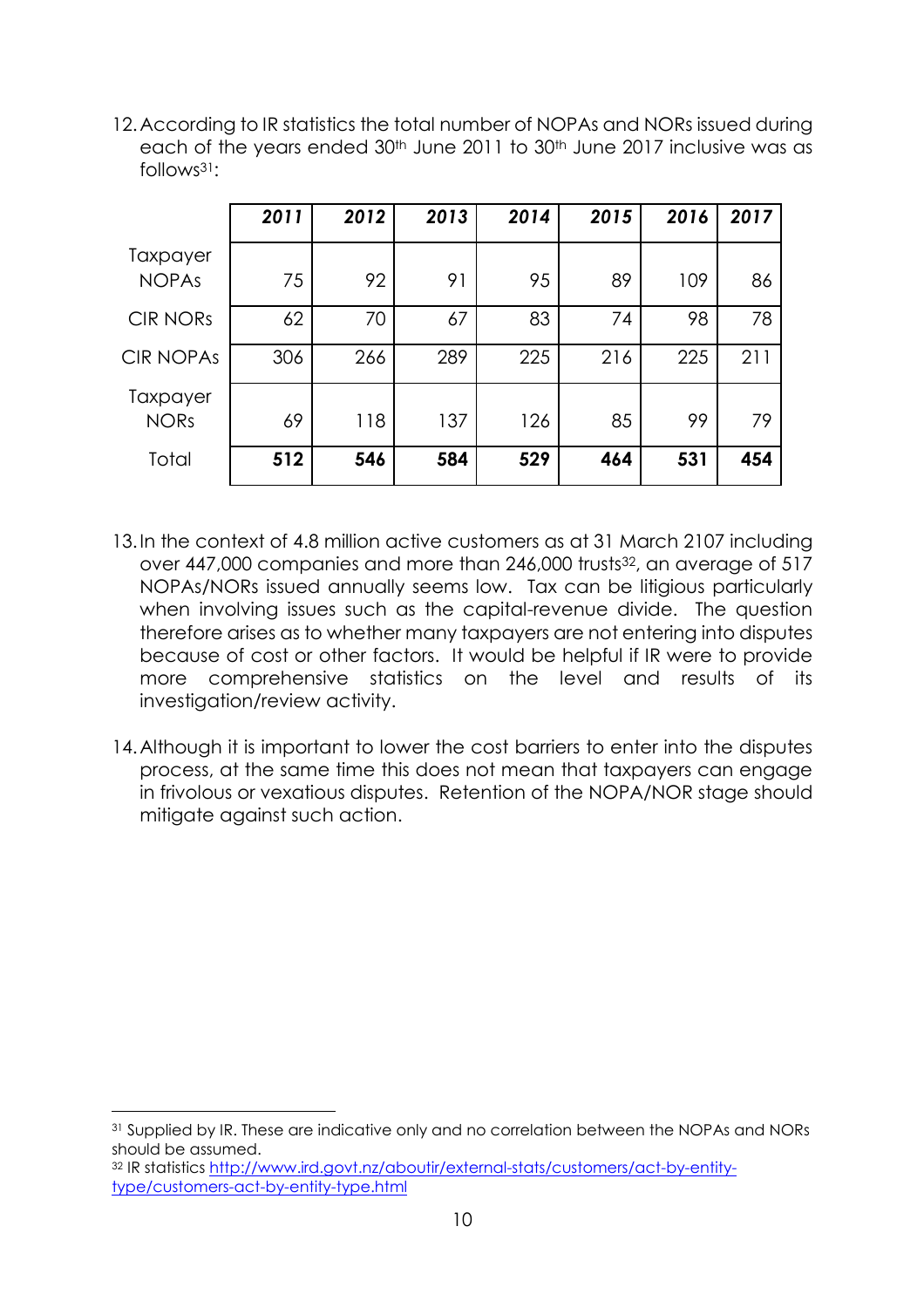#### **D. Tax Advocate Service**

*1.* The practical protection of taxpayers' fundamental rights was subject 2 of the 2015 edition of the International Fiscal Association's (IFA) *Cahiers de droit fiscal international*.33 In it the IFA stated:

*We have little hesitation in recommending that the best practice is the establishment of a separate office of tax ombudsman/taxpayer advocate/director of legal protection for taxpayers within the tax authority, but clearly independent from the normal operation of that authority.* 

- 2. The current best example of the role of a taxpayer advocate would appear to be the United States Taxpayer Advocate Service34 headed by the National Taxpayer Advocate (NTA) Nina Olsen who has been in the role since 2001. Although both the NTA and Taxpayer Advocate Service are under the jurisdiction of the IRS, the NTA reports directly to Congress<sup>35</sup>.
- 3. I propose IR should establish a Taxpayer Advocate Service (TAS) based on the United States model. I envisage the proposed TAS as adjacent but separate to IR and playing a big role in helping IR deliver on the values of the Charter. Any risk of "group think" developing between IR and the TAS could be avoided by ensuring the head of the TAS is someone from outside IR with a strong background in customer rights. The TAS would report to the FEC or alternatively to the proposed Deputy Tax Ombudsman. Whether it's the FEC or the Ombudsman, TAS should not report to the Commissioner of Inland Revenue. The success of the role will ultimately depend on its perceived independence. TAS' independence could be enhanced if it was actually entirely separate from IR, although that might raise interjurisdictional issues between it and IR as well as being costlier to introduce.
- 4. Part of the TAS' role would be to follow the example of the NTA and establish a series of LITCs aimed at supporting the low income and those for whom English is a second language. I suggest 'low income' for this purpose could be below \$48,000 for individuals and maybe \$60-70,000 for a family unit. As noted in part C above LITCs could also provide support where the total tax in dispute (excluding penalties and interest) was under \$50,000.
- 5. In the United States the NTA runs a grant scheme36 for charities and other organisations who represent low income taxpayers in disputes with the IRS. Grants are made on a dollar for dollar basis up to a maximum of US\$100,000.

<sup>33</sup> https://www.ifa.nl/home not available online but IR supplied a copy

<sup>34</sup> https://taxpayeradvocate.irs.gov/about-tas

<sup>35</sup> https://taxpayeradvocate.irs.gov/reports/2017-annual-report-to-congress 36 https://taxpayeradvocate.irs.gov/about/litc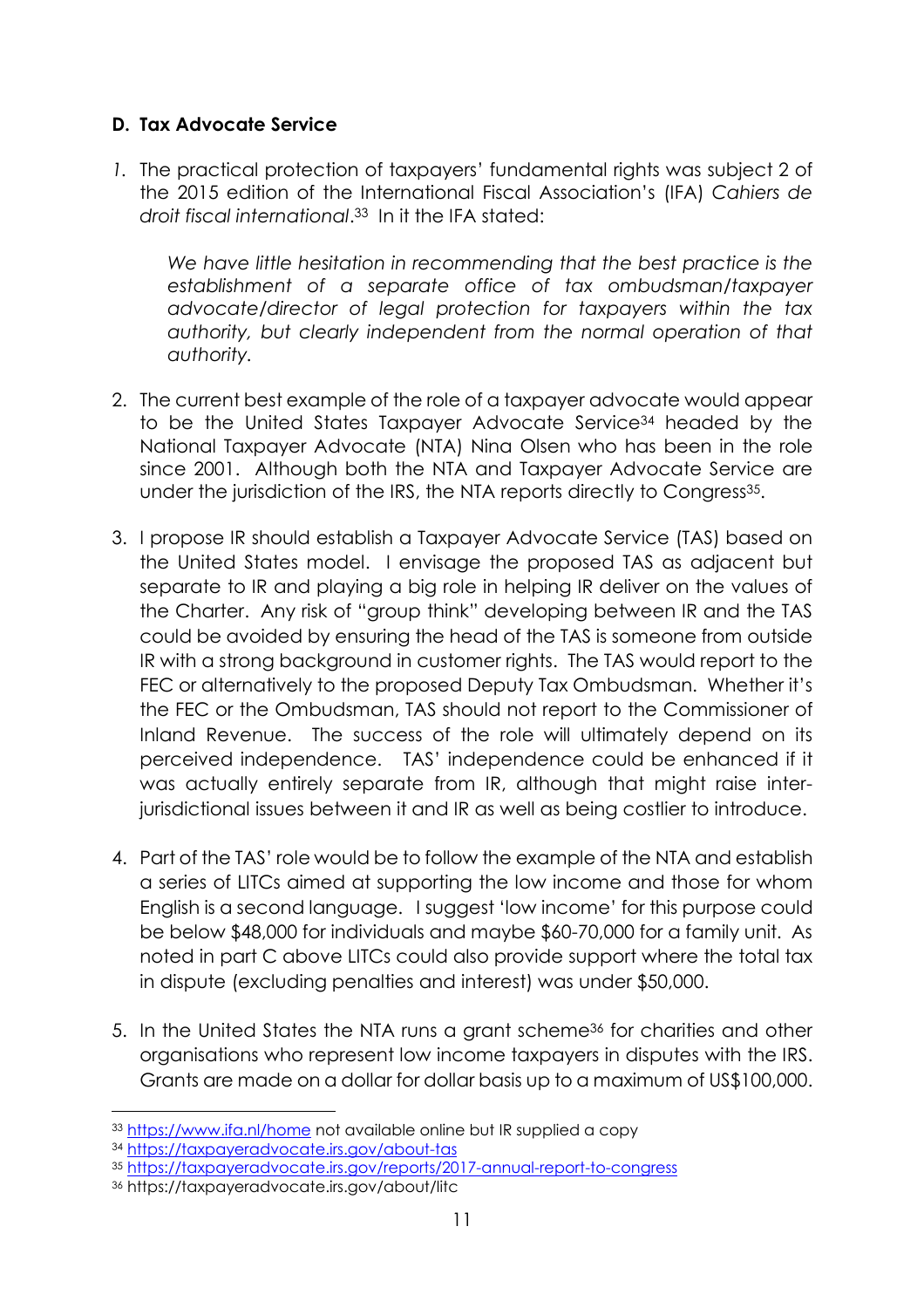In the United Kingdom charities such as TaxAid<sup>37</sup> and Tax Help for Older People38 provide assistance in tax matters. This may involve retired tax practitioners advising on specific issues. I recommend the TAS run a similar programme which would involve providing grants to bodies such as the Citizens Advice Bureau and Child Poverty Action Group.

- 6. We note that Curtin University in Western Australia in conjunction with Greenstone Legal opened a tax assistance clinic on 2<sup>nd</sup> July<sup>39</sup> very similar in design to the suggested LITCs. We suggest IR monitors the progress of this initiative.
- 7. It should be noted that many tax practitioners do currently provide services to taxpayers in dispute with IR on a pro-bono or reduced rate40. Arguably, such support represents a hidden subsidy for IR. 87.9% of ATAINZ and NZICB members surveyed were very supportive of the role of a taxpayer advocate41.
- 8. In December 2016 the ATO commenced a pilot called Dispute Assist to support unrepresented individual taxpayers such as the elderly or those dealing with family illness, domestic violence or mental health issues. By 30 June 2017, 64 such taxpayers had received the assistance of an independent ATO guide to assist them through the Australian disputes process and related issues such as tax debts or issues with other government agencies. Subsequently, the Dispute Assist project has been expanded to include small business taxpayers. Regardless of whether a TAS is established, I recommend IR adopt a similar programme to Dispute Assist as soon as possible. Apart from income tax and GST, the programme is likely to support those with issues around child support, working for families' tax credits and student loans.

l

<sup>37</sup> http://taxaid.org.uk/

<sup>38</sup> http://www.taxvol.org.uk/

<sup>39</sup> https://businesslaw.curtin.edu.au/law/tax-clinic/

<sup>40</sup> In the survey of ATAINZ members, 24 of 33 respondents said they had provided support in tax disputes at no or reduced cost.

<sup>41</sup> See Appendix A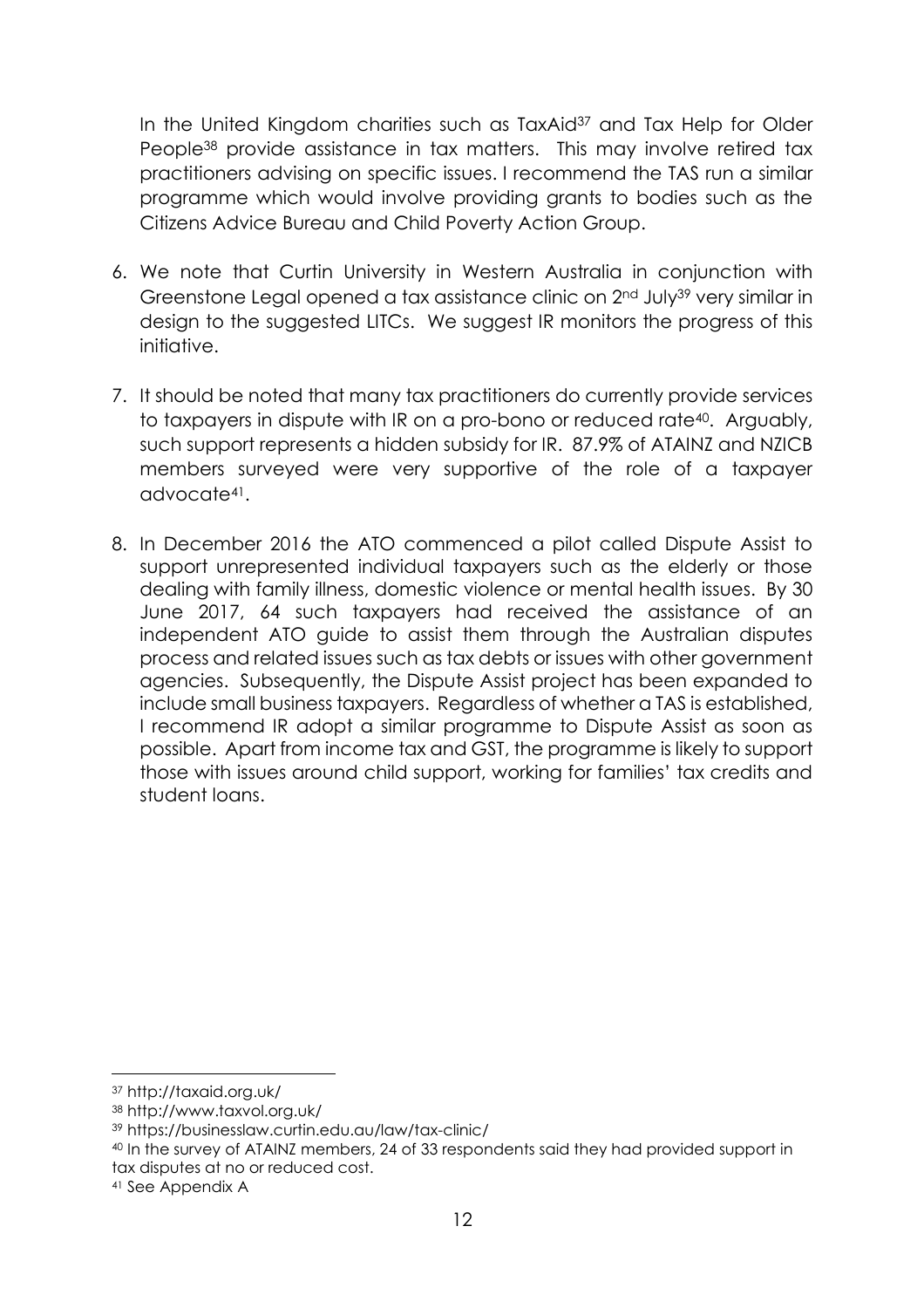#### **E. Charter/Bill of Rights**

- 1. The FEC recommended IR establish a taxpayer's charter outlining taxpayers' rights and obligations in respect of the tax system. IR first published its Charter42 in 2001 but it was last reviewed in detail in March 2009. In the meantime, international practice is moving towards clearer expressions of taxpayer rights and obligations either in the form of a taxpayer Bill of Rights or a charter.
- 2. The Canadian Revenue Agency adopted a Taxpayers Bill of Rights<sup>43</sup> in 2007 in conjunction with the creation of the Tax Ombudsman's Office. In the United States in 2014 the IRS adopted a Taxpayer Bill of Rights as proposed by the NTA.44
- 3. Reflecting the growing interest in these issues the Asia Oceania Tax Consultants' Association, Confederation Fiscale Europeenne and Society of Trust and Estate Practitioners (STEP) jointly released a Model Taxpayer Charter in July 2015. The Model Tax Charter was drawn up after surveying members in 41 countries including New Zealand.45
- 4. However, there are difficulties in developing a taxpayer Charter/Bill of Rights around the extent to which it is legally enforceable. The difficulties of legislating such a document was noted by the Australian Inspector General of Taxation (the IGT) in his 2016 review into the Australian Taxpayers' Charter and taxpayer protections<sup>46</sup>. He consequently decided not to recommend a formal taxpayer bill of rights.
- 5. As part of his review the IGT examined taxpayer rights internationally.47 With regard to the IR Charter he commented it

*"2.94 The Inland Revenue Charter is noticeably different to other jurisdictions, in that the Charter appears to be targeted at the IRD itself, not the taxpayer unlike those of Australia and the UK which are outwardfacing community documents.* 

*2.95 As a result of this difference in approach, the Inland Revenue's Charter does not set out taxpayer obligations183 and generally does not* 

l

47 http://igt.gov.au/publications/reports-of-reviews/taxpayers-charter-and-taxpayerprotections-review/chapter-2-taxpayer-rights-in-australia-and-international-comparisons/

<sup>42</sup> http://www.ird.govt.nz/aboutir/commitment/aboutir-charter.html reproduced in Appendix  $\overline{C}$ 

<sup>43</sup> https://www.canada.ca/en/revenue-agency/services/forms-

publications/publications/rc17/taxpayer-bill-rights-guide-understanding-your-rights-ataxpayer.html#\_Ref191276364 44 https://taxpayeradvocate.irs.gov/about-tas/taxpayer-rights

<sup>45</sup> Members of STEP New Zealand were surveyed

<sup>46</sup> http://igt.gov.au/publications/annual-reports/2016-17-annual-report/overview/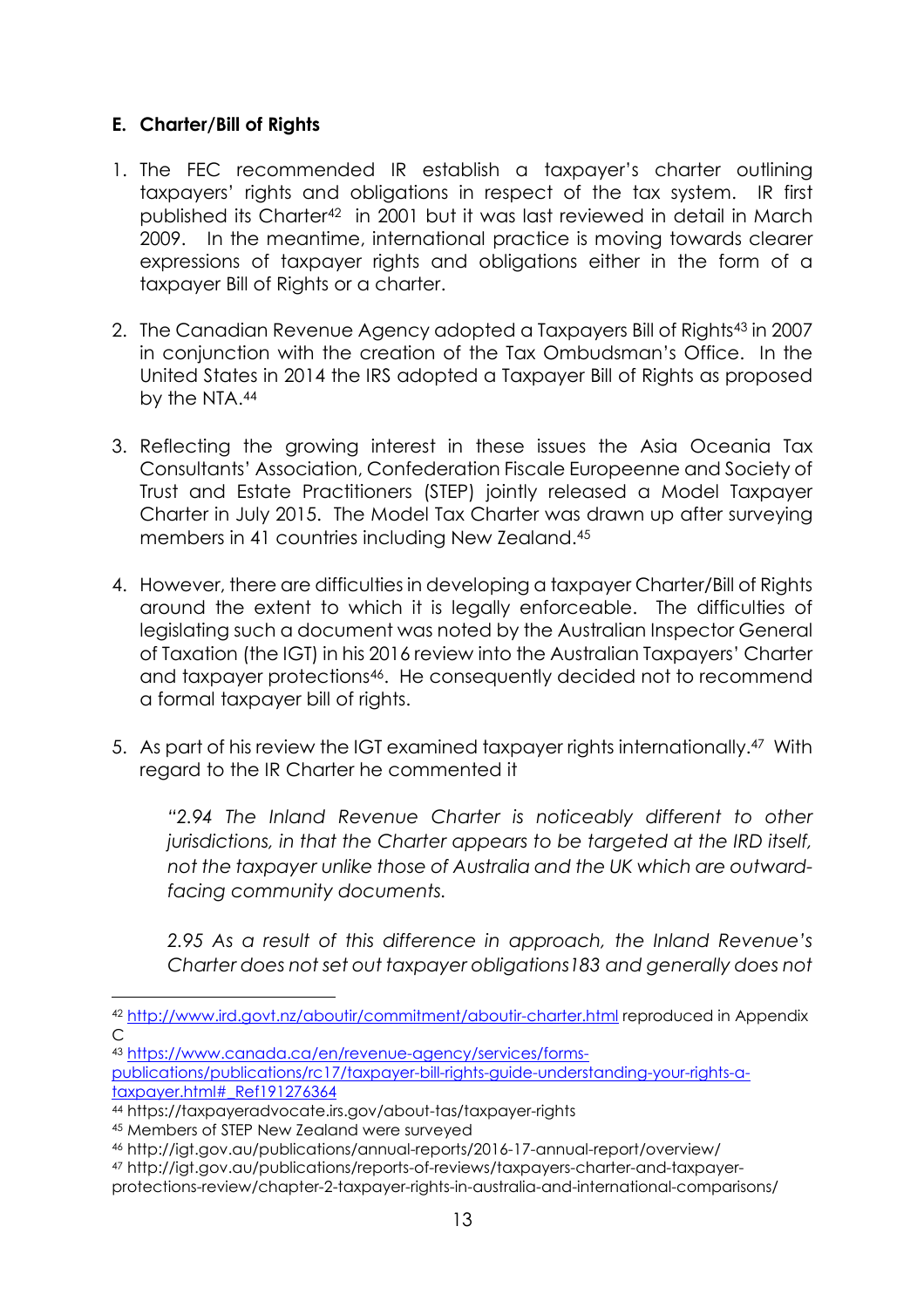*use 'rights' terminology. Instead, it sets out its service commitments. However, the content of the commitments made within the Inland Revenue's Charter are similar in substance to comparable taxpayer charters or documents in other jurisdictions some of which are discussed above."* 

- 6. However, in the survey of ATAINZ/NZICB members only 39% of all respondents said they were aware of the Charter. Amongst ATAINZ members just over half acknowledged its existence.
- 7. IR's Statement of Intent 2016-202048 makes no mention of the Charter nor of taxpayer rights, even though the document refers to "customer/customers"133 times.
- 8. If the New Zealand tax system is to be fully up to date with international best practice then IR will need to both promote taxpayer awareness of the Charter whilst also re-focussing it towards taxpayers.

 $\overline{a}$ <sup>48</sup> http://www.ird.govt.nz/resources/4/5/4576ff3c-2e12-458a-abf1-e586e8596ce0/soi2016.pdf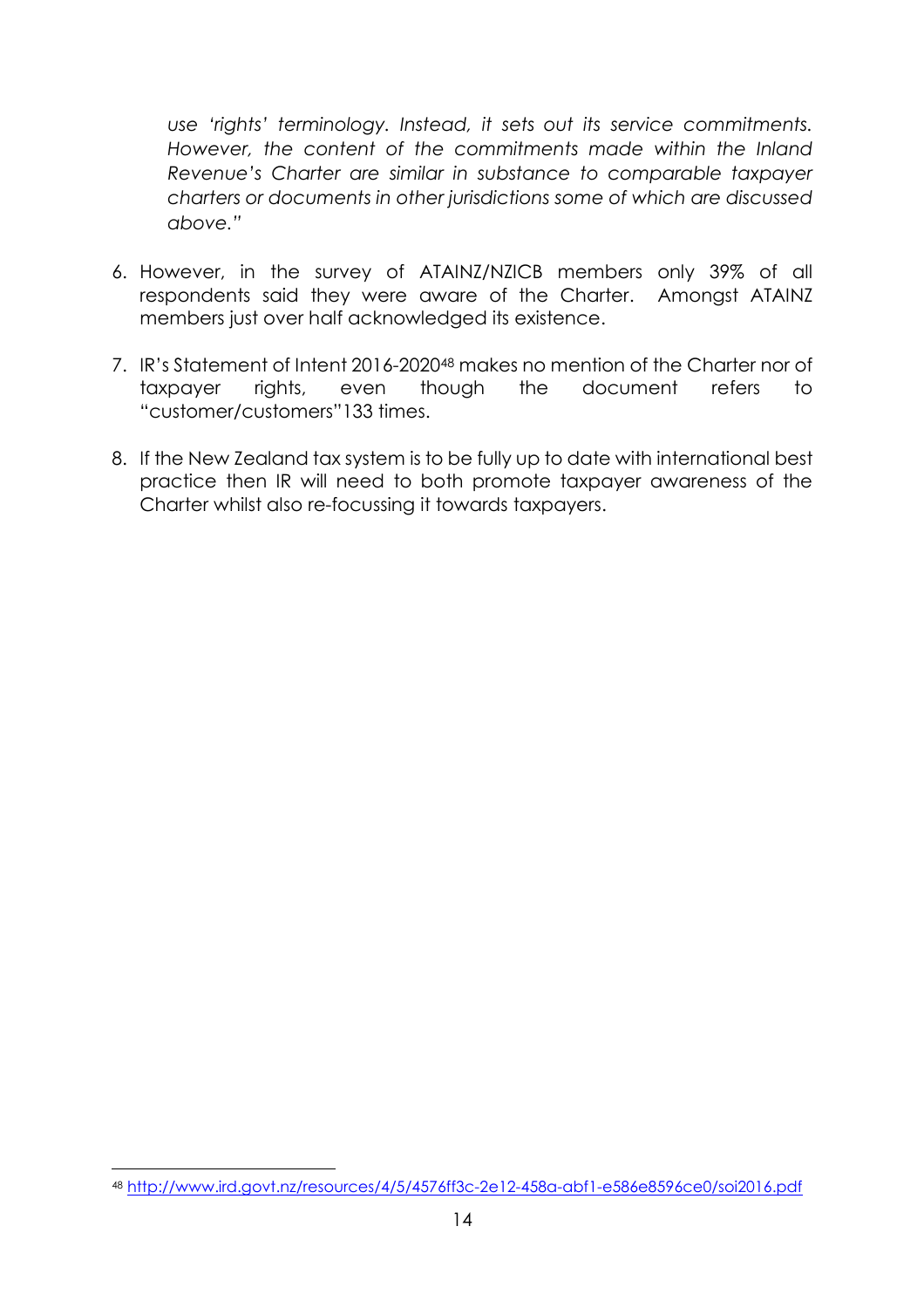## **APPENDIX A TAX AGENT AND BOOKKEEPER SURVEY QUESTIONS AND RESPONSES**

Survey asked of members of Accountants and Tax Agents Institute of New Zealand (ATAINZ) and the Institute of Certified NZ Bookkeepers (ICNZB)

| 1. Do you support the idea of a separate tax ombudsman<br>to handle IRD complaints?                                                                                                                                                                                                                                                                                                                               | <b>Yes 215</b><br>No 12        |
|-------------------------------------------------------------------------------------------------------------------------------------------------------------------------------------------------------------------------------------------------------------------------------------------------------------------------------------------------------------------------------------------------------------------|--------------------------------|
| 2. If yes, should the tax ombudsman be either:                                                                                                                                                                                                                                                                                                                                                                    |                                |
| a. A separate unit within IRD; or<br>b. Outside of IRD but a specialist part of the general                                                                                                                                                                                                                                                                                                                       | 18                             |
| Ombudsman's office; or<br>c. Separate of both the IRD and the Ombudsman                                                                                                                                                                                                                                                                                                                                           | 166<br>143                     |
| 3. The United States has a Taxpayer Advocate which has<br>many similar features to an Ombudsman. It also has a<br>role advocating for low income taxpayers, including<br>providing such taxpayers with a low-cost way of settling<br>disputes with the IRS (the equivalent of Inland<br>Revenue). Do you support the establishment of a tax<br>advocate to provide support for taxpayers in disputes<br>with IRD? | <b>Yes 197</b><br>No 27        |
| 4. If yes, what should be the threshold of tax at stake above<br>which no support should be provided?                                                                                                                                                                                                                                                                                                             |                                |
| a. \$25,000<br>$b.$ \$50,000<br>c. $$75,000$                                                                                                                                                                                                                                                                                                                                                                      | 52<br>78<br>75                 |
| 5. Do you think both a tax ombudsman AND a tax<br>advocate are needed?                                                                                                                                                                                                                                                                                                                                            | <b>Yes 140</b><br><b>No 75</b> |
| 6. Are you aware of Inland Revenue's Charter?                                                                                                                                                                                                                                                                                                                                                                     | <b>Yes 39</b><br>No 61         |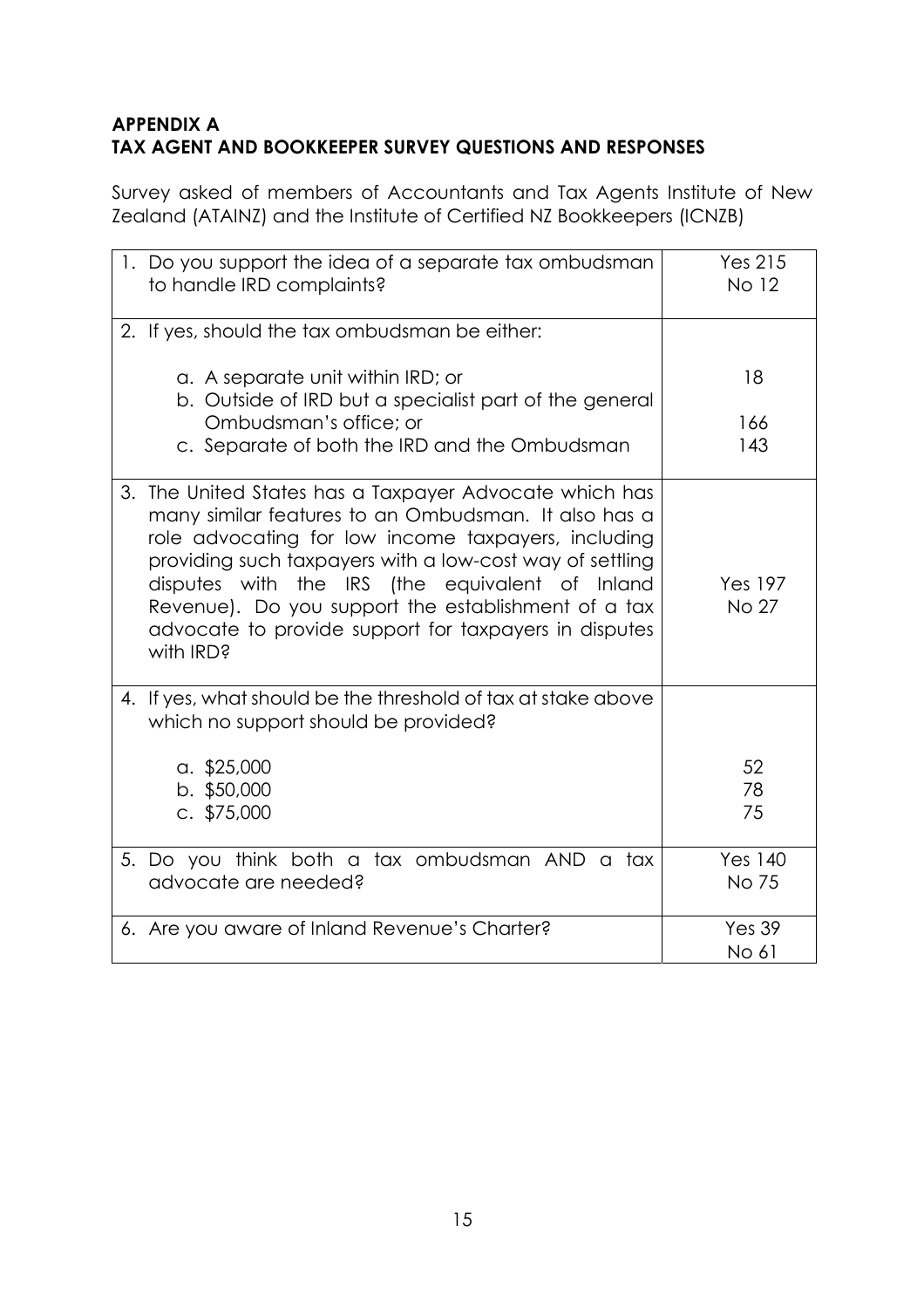#### **APPENDIX B CURRENT DISPUTE PROCESS**